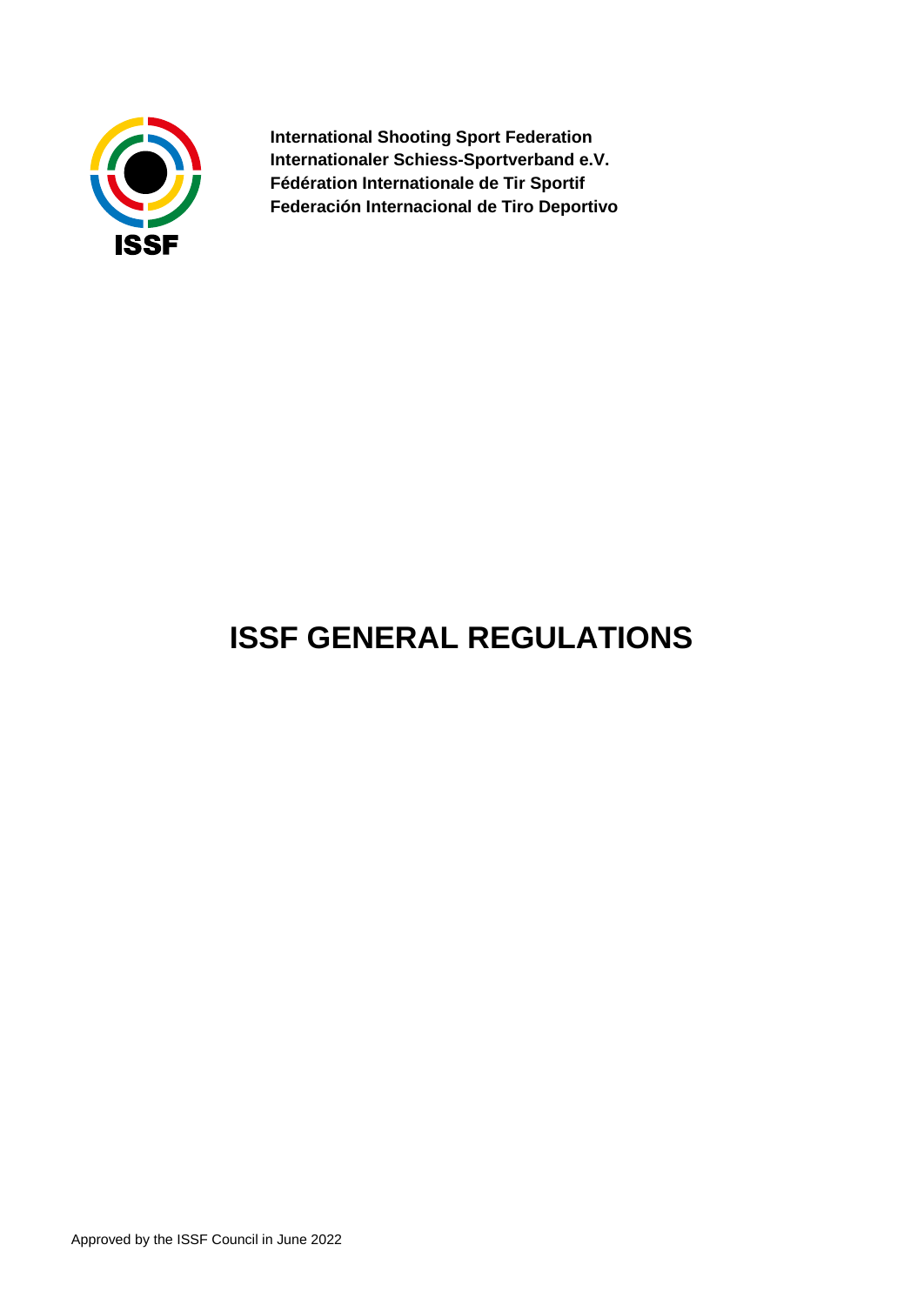## **Chapters**

- PURPOSE
- ISSF CHAMPIONSHIPS
- ISSF EVENTS
- RANKING SYSTEM
- ADMINISTRATION AND CONTROL OF THE ISSF CHAMPIONSHIPS
- RANGES AND OTHER FACILITIES
- PARTICIPATION AND ISSF ATHLETES
- COMPETITION PROCEDURES
- PROTOCOL
- RECORDS
- MEDIA RELATIONS
- GENERAL
- ANNEXES
- APPROVAL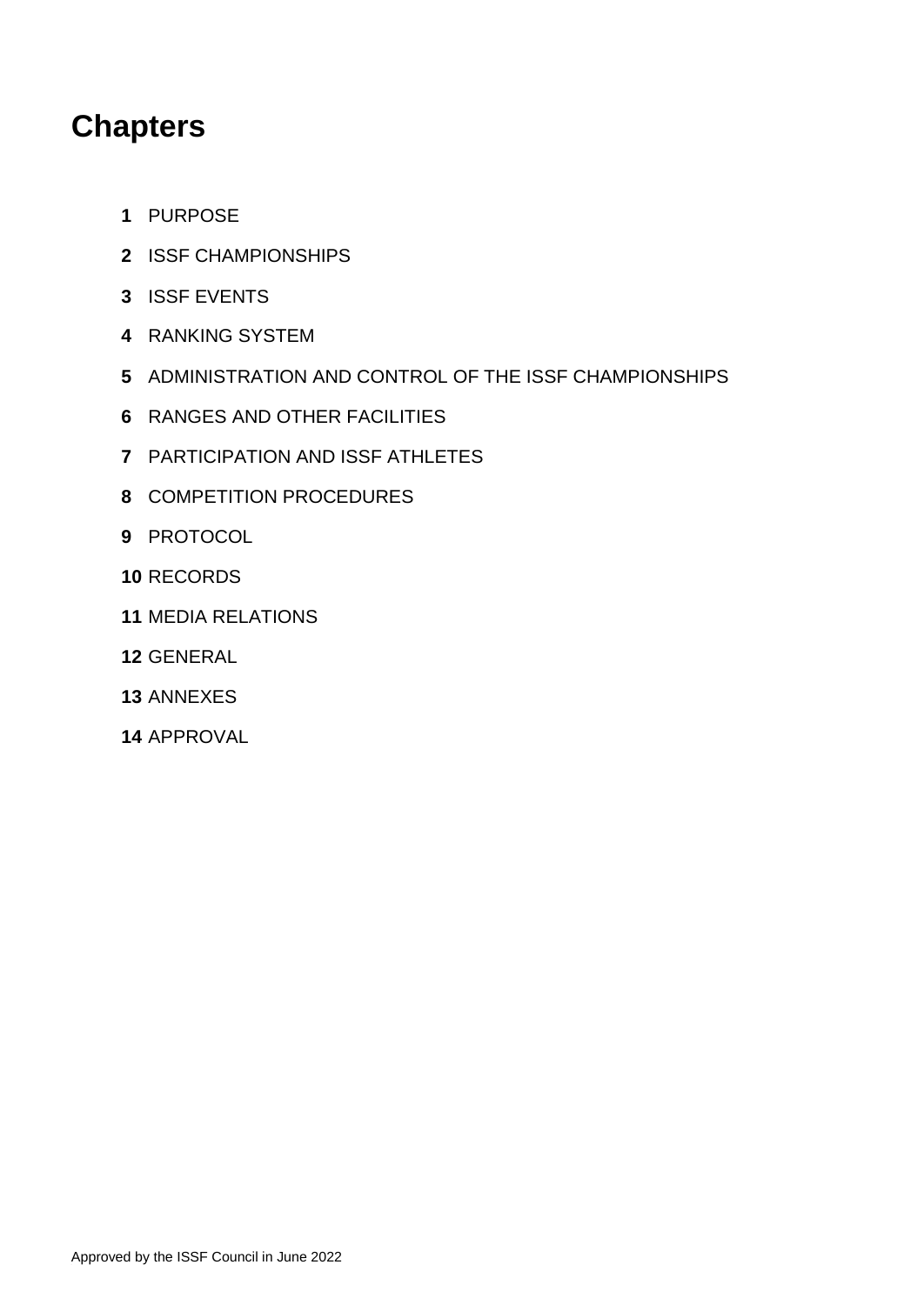## **1. PURPOSE**

1.1 The General Regulations of the International Shooting Sport Federation (ISSF) govern shooting sport competitions (Championships) according to Articles 1.1.3.1, 1.1.3.2 and 1.1.3.3 ISSF Constitution.

## **2. ISSF CHAMPIONSHIPS**

2.1 ISSF Championships are divided in three categories concerning the requirements for Organizers and the conditions that they have to fulfill:

> Those requirements are specified in the Guidelines for Organizing ISSF Championships (Annex 1 to the General Regulations)

Level 1

- World Championships
- World Championships Rifle/Pistol
- World Championships Shotgun
- Final Tournament of the Year
- World Cups with Olympic Quota Places allocation
- Continental Championships/Continental Games with Olympic Quota Places allocation

#### Level 2

- World Cups
- World Championships Running Target
- World Championships Juniors
- Youth Olympic Games Qualifying competitions
- Continental Championships

Level 3

- Grand Prix tournaments
- Other competitions organized according to the ISSF Rules and Regulations
- 2.2 The ISSF Championships are organized by Member Federations that are chosen by the Executive Committee.

### 2.3 **World Championships**

2.3.1 World Championships for all events must be organized every four years, two years after the Olympic Games. In other years, with the exception of the year in which the Olympic Games take place, separate World Championships for Shotgun as well as Rifle and Pistol events must be organized. World Championships Juniors for all events must be organized every two years in the year of the Olympic Games and the second year after the Olympic Games (even numbered years). Continental Championships should be organized at least every two (2) years as decided by the respective Continental Confederations.

> [As of 1 January 2025 (i.e., relevant for World Championships to be organized starting from the year 2025) the following provision applies]: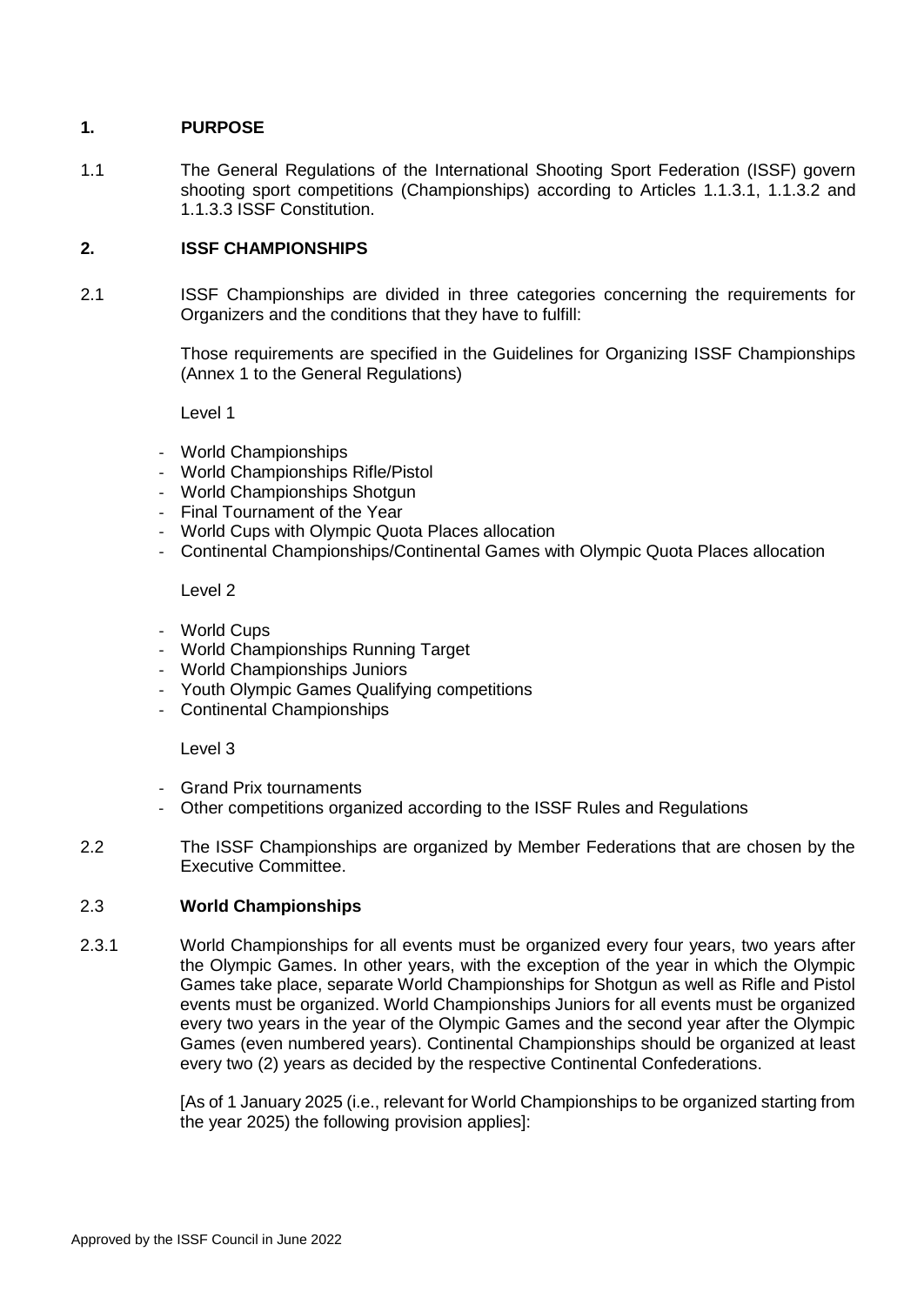2.3.2 World Championships for all events among Men and Women must be organized every four years, two years after the Olympic Games. In other years, with the exception of the year in which the Olympic Games take place, separate World Championships for Shotgun as well as Rifle and Pistol events among Men and Women must be organized. World Championships Juniors for all events among Men Junior and Women Junior must be organized every two years in the year of the Olympic Games and the second year after the Olympic Games (even numbered years).

> In other years (uneven numbered years), separate World Championships Juniors for Shotgun as well as Rifle and Pistol events among Men Junior and Women Junior must be organized.

> Continental Championships should be organized at least every two (2) years as decided by the respective Continental Confederations.

#### 2.4 **Application for ISSF Championships**

2.4.1 A Member Federation desiring to organize an ISSF Championship must submit its application to the Secretary General at least one (1) month in advance of the Executive Committee meeting where the host federation will be chosen.

The application should include:

- 2.4.1.1 an official statement from the appropriate government agency and/or National Olympic Committee, indicating the support to be given to the organization of the Championships;
- 2.4.1.2 a statement that all the requirements of the ISSF Constitution will be observed;
- 2.4.1.3 a statement that the organizing federation will invite all ISSF Member Federations;
- 2.4.1.4 a description of the existing or proposed shooting ranges and other necessary facilities that must meet ISSF requirements;
- 2.4.1.5 Information regarding the proposed organization, cost of accommodation, time of transportation to and from ranges, transportation fees for transfer airport – official hotel – airport and any training fees;
- 2.4.1.6 a statement listing the events the Federation proposes to include in the program.
- 2.5 If no application is received, or if the Federation selected to organize the World Championships withdraws, the Executive Committee must select another Federation to organize the World Championships. Or, if no single Federation can be found, select neighboring Federations to organize the World Championships together in separate groups of events.
- 2.6 Withdrawal is only possible with the approval of the Executive Committee. Unapproved withdrawal is subject to the assessment of a fine, or the suspension of membership or the suspension of participation at ISSF Championships for a certain time to be decided by the Council.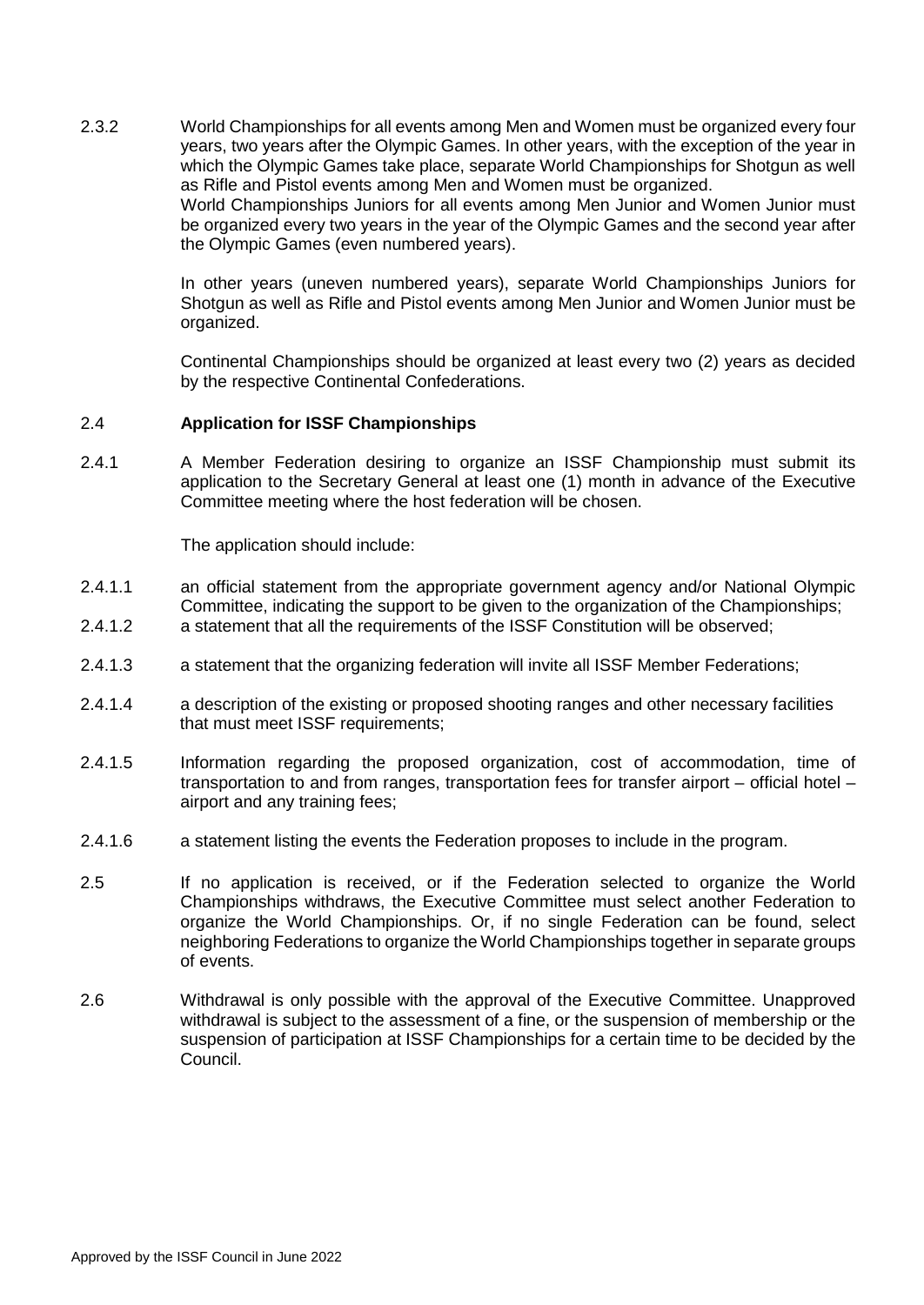## **3. ISSF EVENTS**

3.1 Events recognized by the ISSF in Rifle, Pistol and Shotgun disciplines are:

| Name of Event            |  |  |  |  |  |
|--------------------------|--|--|--|--|--|
| 10m Air Rifle            |  |  |  |  |  |
| 50m Rifle 3 Positions    |  |  |  |  |  |
| 50m Rifle Prone          |  |  |  |  |  |
| 300m Rifle 3 Positions   |  |  |  |  |  |
| 300m Rifle Prone         |  |  |  |  |  |
| 300m Standard Rifle      |  |  |  |  |  |
| 10m Air Pistol           |  |  |  |  |  |
| 25m Pistol               |  |  |  |  |  |
| 25m Rapid Fire Pistol    |  |  |  |  |  |
| 25m Center Fire Pistol   |  |  |  |  |  |
| 25m Standard Pistol      |  |  |  |  |  |
| 50m Pistol               |  |  |  |  |  |
| Trap                     |  |  |  |  |  |
| Double Trap              |  |  |  |  |  |
| Skeet                    |  |  |  |  |  |
| 10m Running Target       |  |  |  |  |  |
| 10m Running Target Mixed |  |  |  |  |  |
| 50m Running Target       |  |  |  |  |  |
| 50m Running Target Mixed |  |  |  |  |  |
| <b>Target Sprint</b>     |  |  |  |  |  |

- 3.2 The ISSF recognizes individual, Mixed Team, Team and Open events.
- 3.2.1 Individual events are events in which individual athletes of the same gender compete against each other.
- 3.2.2 Mixed Team events are for the Teams with two members, one of each gender.
- 3.2.3 Team events are for Teams with three (3) members of the same gender. Only full Teams of three (3) athletes will be ranked in the Team results list.
- 3.2.4 Open events are individual events with athletes of both genders competing together in one event.
- 3.3 Formats of the ISSF recognized events must be approved by the Executive Committee.
- 3.4 New events can be added to the list of ISSF recognized events after the following conditions have been met:
- 3.4.1 the appropriate ISSF Committee develops rules for the event,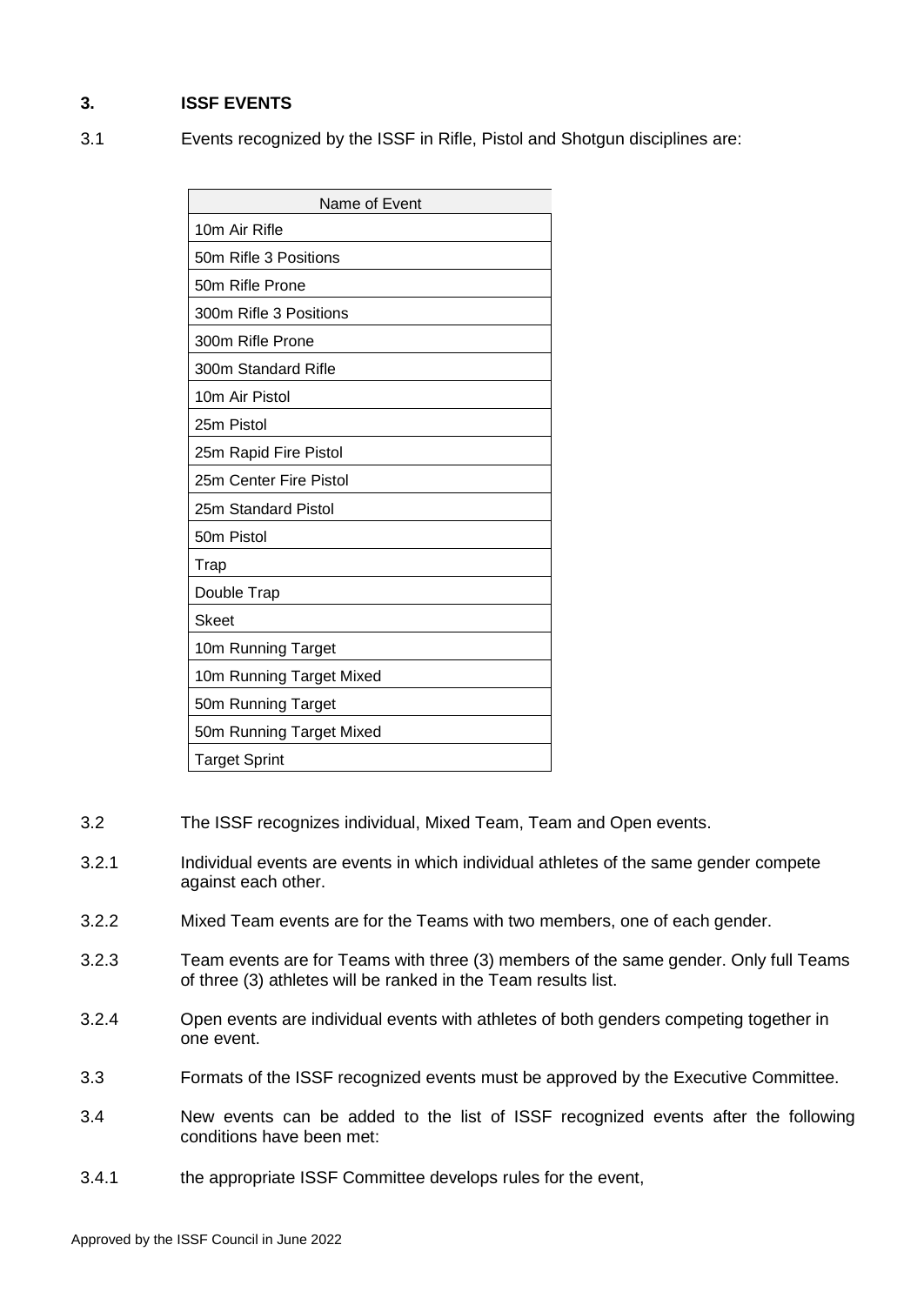- 3.4.2 the Executive Committee (Article 8.2.5.1 ISSF Constitution) approves the rules.
- 3.5 Olympic Events (ISSF recognized events included in the program of the Olympic Games by the IOC)

Olympic Events are conducted in accordance with Rifle, Pistol and Shotgun Technical rules approved by the Executive Committee in accordance with Article 1.7.2.5 of the ISSF Constitution. Each Olympic event has a "Qualification" round and a "Final."

#### 3.6 **Program of the ISSF Championships**

- 3.6.1 The program of the ISSF Championships is composed of the ISSF recognized events and must be approved by the Executive Committee.
- 3.6.2 The mandatory events of the respective ISSF Championship program are determined by the Executive Committee and additional events may be included upon proposal by the Organizers.

The list of mandatory events approved by the Executive Committee can be found under Annex 2 to the General Regulations.

- 3.6.3 If 300m Rifle events cannot be included, the Executive Committee should choose a national federation to organize a separate 300m Rifle World Championship in the same year as the World Championships.
- 3.6.4 If Running Target events cannot be included, the Executive Committee should choose a national federation to organize a separate Running Target World Championship in the same year as the World Championships.
- 3.6.5 In all ISSF Championships a "Qualification" round and the "Final" are conducted in the Olympic events in Individual, Mixed Team, and Team events that are part of the respective Championship's program.
- 3.7 Events in the Continental Championships are decided by the Continental Confederations and must be events recognized by the ISSF.

### **4. RANKING SYSTEM**

- 4.1 The ISSF establishes official Rankings that determine the placing of athletes according to their achievements in the ISSF Championships during a designated time frame.
- 4.2 The ISSF Ranking system is established by the Executive Committee.

The current ISSF Ranking system can be found under Annex 3 to the General Regulations.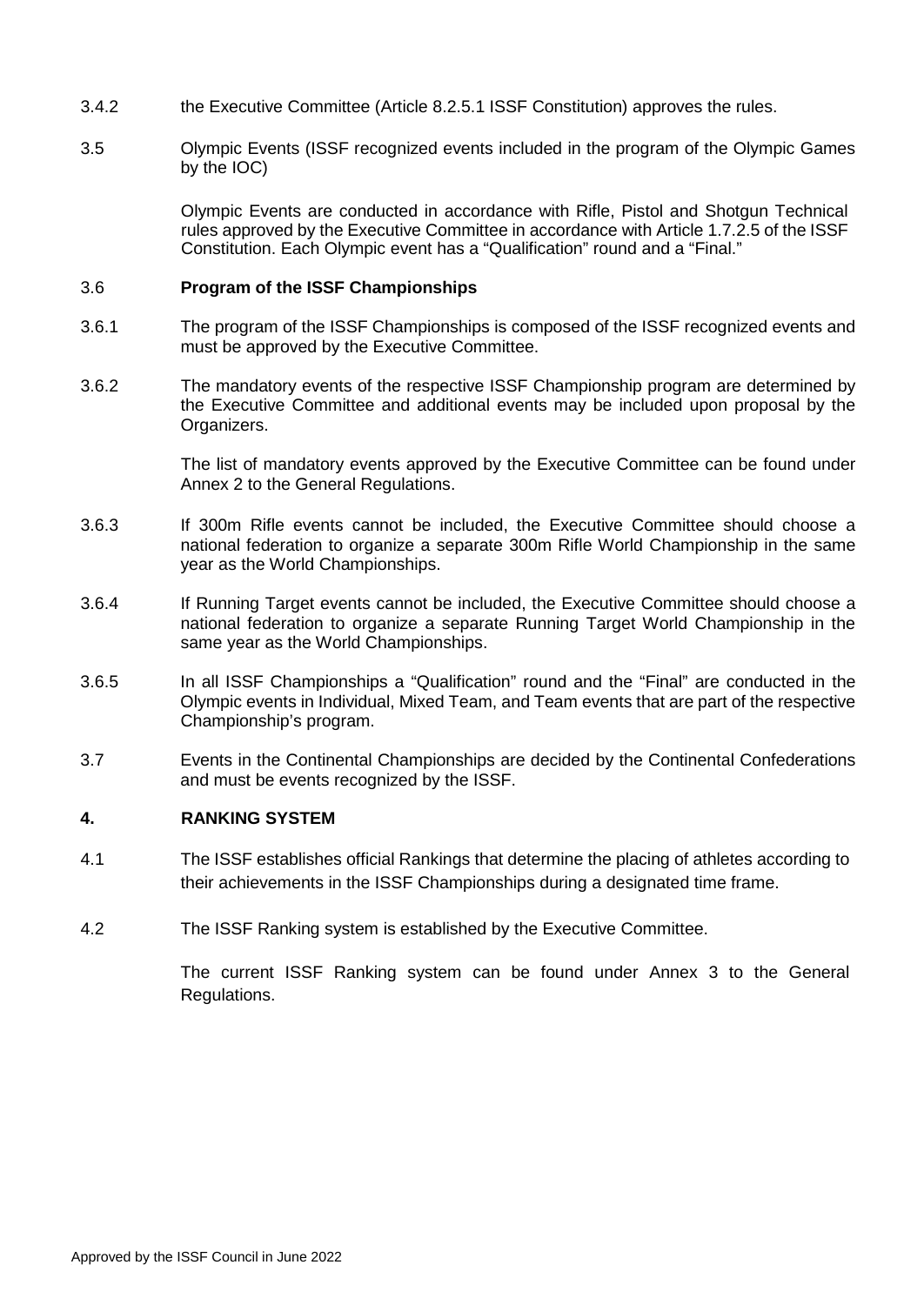#### **5. ADMINISTRATION AND CONTROL OF THE ISSF CHAMPIONSHIPS**

#### 5.1 **General**

- 5.1.1 After the host of the ISSF Championship is approved by the Executive Committee, the ISSF and the respective National Federation must sign the Host Federation Agreement (HFA) within 30 days after the approval.
- 5.1.2 Every National Federation that earns the right to host the ISSF Championship must create an Organizing Committee responsible for administrating and delivering the Championship according to ISSF General Regulations, the HFA and the Guidelines for Organizing ISSF Championships.
- 5.1.3 The National Federation and the Organizing Committee must work in close cooperation with the ISSF Headquarters and the Technical Delegate/s.
- 5.2 To coordinate the cooperation with Organizers of the ISSF Championships and to control the fulfillment of all the obligations for the preparations of the competitions by the Organizers, the ISSF Executive Committee appoints one (1) or two (2) Technical Delegates.
- 5.2.1 In order that the Technical Delegates can carry out these responsibilities, they must be invited at the expense of the ISSF to the site of the Championships at least once, 10 to 12 months before the Championship, and again, not less than three (3) days before the official arrival day.
- 5.2.2 Technical Delegates must have experience of officiating at major ISSF Championships and shall not be members of the federation(s) hosting the respective ISSF Championship.
- 5.3 To control the fulfillment of the ISSF General Technical Rules during the competitions and to guarantee the objective outcome of official results and rankings, a Competition Jury must be appointed for all ISSF Championships.
- 5.3.1 Members of the Competition Jury must be approved by the Executive Committee.
- 5.3.2 The Competition Jury must include judges with experience of officiating at major ISSF Championships in respective disciplines, result production and equipment control.
- 5.3.3 The exact number of the Competition Jury members depends upon the level of the ISSF Championship, the competition schedule, and the existence of sufficient numbers of experienced range officers, supporting officials and referees provided by the Organizers.
- 5.3.4 All members of the Competition Jury must have a valid respective ISSF Judges license.
- 5.3.5 The Chairman of the Competition Jury is personally responsible for the objective outcome of all results and rankings at the ISSF Championship.
- 5.3.6 Technical Delegates are authorized to create a Jury of Appeal, if necessary.
- 5.3.7 The Jury of Appeal must consist of three (3) to five (5) members, including a chairman. One (1) member should be from the national federation organizing the Championship.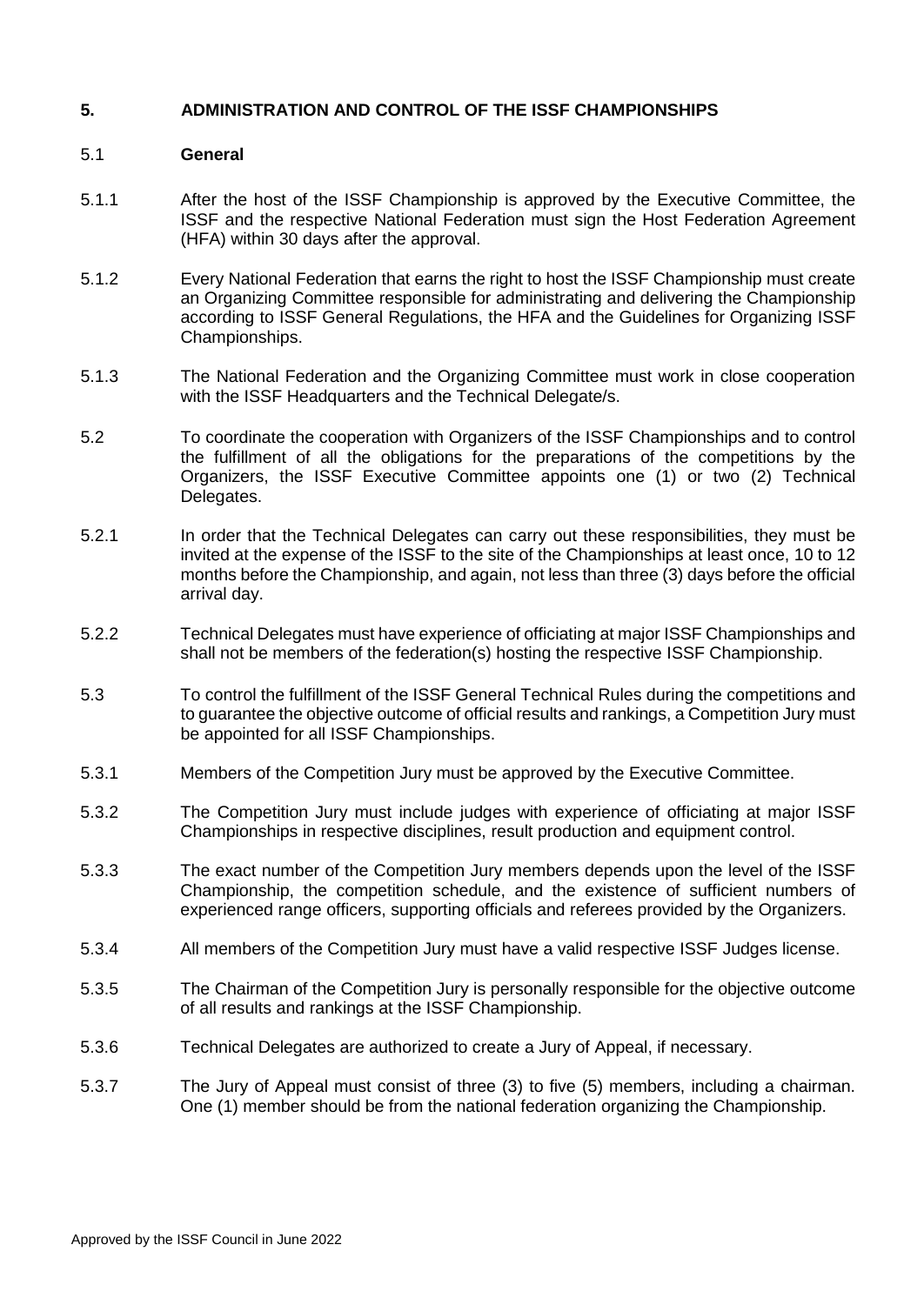5.4 The travel expenses of the Technical Delegates, Jury members and other ISSF appointed officials and staff members are borne by the ISSF.

The costs for accommodation of the Technical Delegates are borne by the ISSF.

The costs for accommodation of the Jury Members and the ISSF appointed officials are borne by the Organizers.

The costs for the local transportation of the Technical Delegates, Jury Members and other ISSF appointed officials are borne by the Organizers.

## **6. RANGES AND OTHER FACILITIES**

.

6.1 The following range installations are required:

|                                     | <b>World Cham-</b><br>pionships | Olympic<br><b>Games</b> | <b>World Cups</b> | <b>Grand Prix</b> | <b>Final</b><br>Hall/Range |
|-------------------------------------|---------------------------------|-------------------------|-------------------|-------------------|----------------------------|
|                                     |                                 |                         |                   |                   |                            |
| 300m targets                        | 40                              | --                      | --                | --                |                            |
| 50m targets                         | 80                              | 60                      | 60                | 40                | 10                         |
| 25m targets                         | 10 groups                       | 6 groups                | 8 groups          | 6 groups          | 3 groups                   |
| Trap                                | 5                               | 3                       | 5                 | 3                 | 1                          |
| Double Trap                         | $\overline{2}$                  |                         | --                | --                |                            |
| <b>Skeet</b>                        | 5                               | 3                       | 5                 | 3                 |                            |
| 50m Running<br><b>Target Ranges</b> | $\overline{2}$                  |                         |                   |                   |                            |
| 10m Running<br><b>Target Ranges</b> | $\overline{4}$                  |                         | --                |                   |                            |
| 10m Air Rifle and<br>Air Pistol     | 80                              | 60                      | 60                | 40                | 10                         |

6.1.1. Upon any proposal of the Organizers and approval of the Executive Committee the number of 10m and 50m targets in the Qualification hall can be lower than indicted in 6.1, dependent on the expected number of participants and the preliminary competition schedule.

6.1.2. Upon any proposal of the Organizers and approval of the Executive Committee the number of Trap and Skeet ranges for Qualification can be lower than indicated in 6.1, but a Final Range must be provided.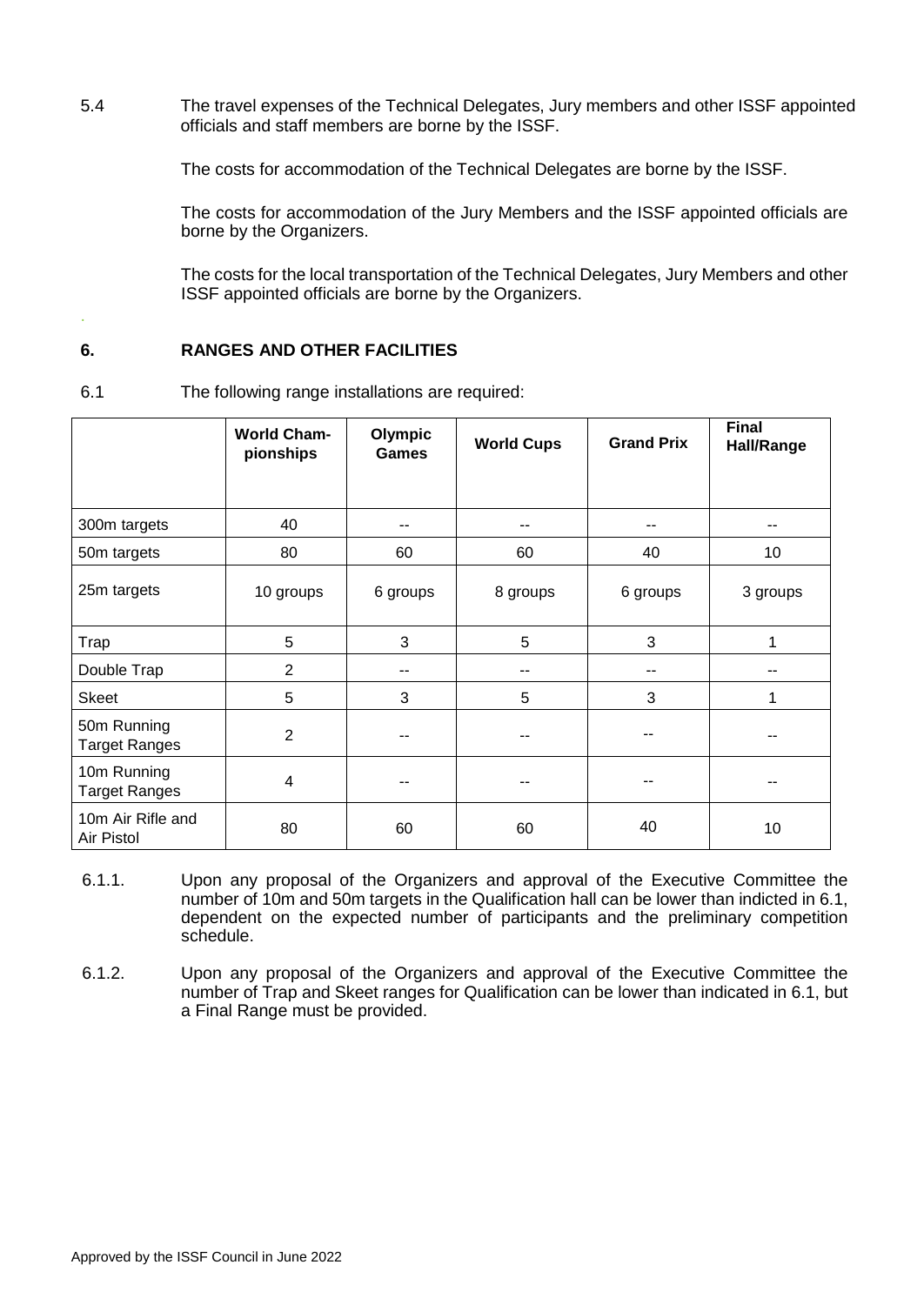## 6.2 **Result Production**

- 6.2.1 The competitions venue must be equipped in accordance with the official ISSF General Technical Rules.
- 6.2.2 Electronic target systems, of makers and models approved by the ISSF must be used for Rifle and Pistol events Qualification and Final stages at all ISSF Championships.
- 6.2.3 The ISSF Technical Delegates are responsible for examining the ranges and other facilities to ensure that they meet ISSF standards and are suitable for conducting Championships. The Technical Committee will provide checklists in accordance with the ISSF Rules and Regulations for use by the Technical Delegates in examining the ranges and facilities (available from ISSF Headquarters).
- 6.2.4 Ranges to be used for World Championships should be completed one (1) year in advance. If the range is not completed, the detailed plans, construction schedule and financial plan must be submitted to the Secretary General one (1) year in advance, and the range must be completed three (3) months in advance.

## **7. PARTICIPATION AND ISSF ATHLETES**

- 7.1 Only ISSF Member Federations may participate in the ISSF Championships. Member Federations participating in Continental Championships and Continental Games must be members of the Continental Confederation.
- 7.2 An ISSF Member Federation that is not accepted as a member by its own Continental Confederation, or is not allowed to participate in its own Continental Championships, may be invited by another Continental Confederation to participate in its Continental Championships and Continental Games with the right to awards and records.
- 7.3 Team officials participating in ISSF Championships must abide by the ISSF Rules and **Regulations**

### 7.4 **ISSF Athletes**

- 7.4.1 To participate in any of the ISSF Championships all athletes must obtain an ISSF ID Number and sign an "Athlete's Declaration".
- 7.4.2 Any athlete must be a national of the country he/she represents.
- 7.4.3 All disputes relating to the determination of the country which an athlete may represent shall be resolved by the ISSF Executive Committee.
- 7.4.4 An athlete who is a national of two (2) or more countries at the same time may represent either one (1) of them, as he may select. However, after having represented one (1) country in the Olympic Games or in any ISSF Championships, he may not represent another country unless he meets the conditions set forth in paragraphs below that apply to persons who have changed their nationality or acquired a new nationality.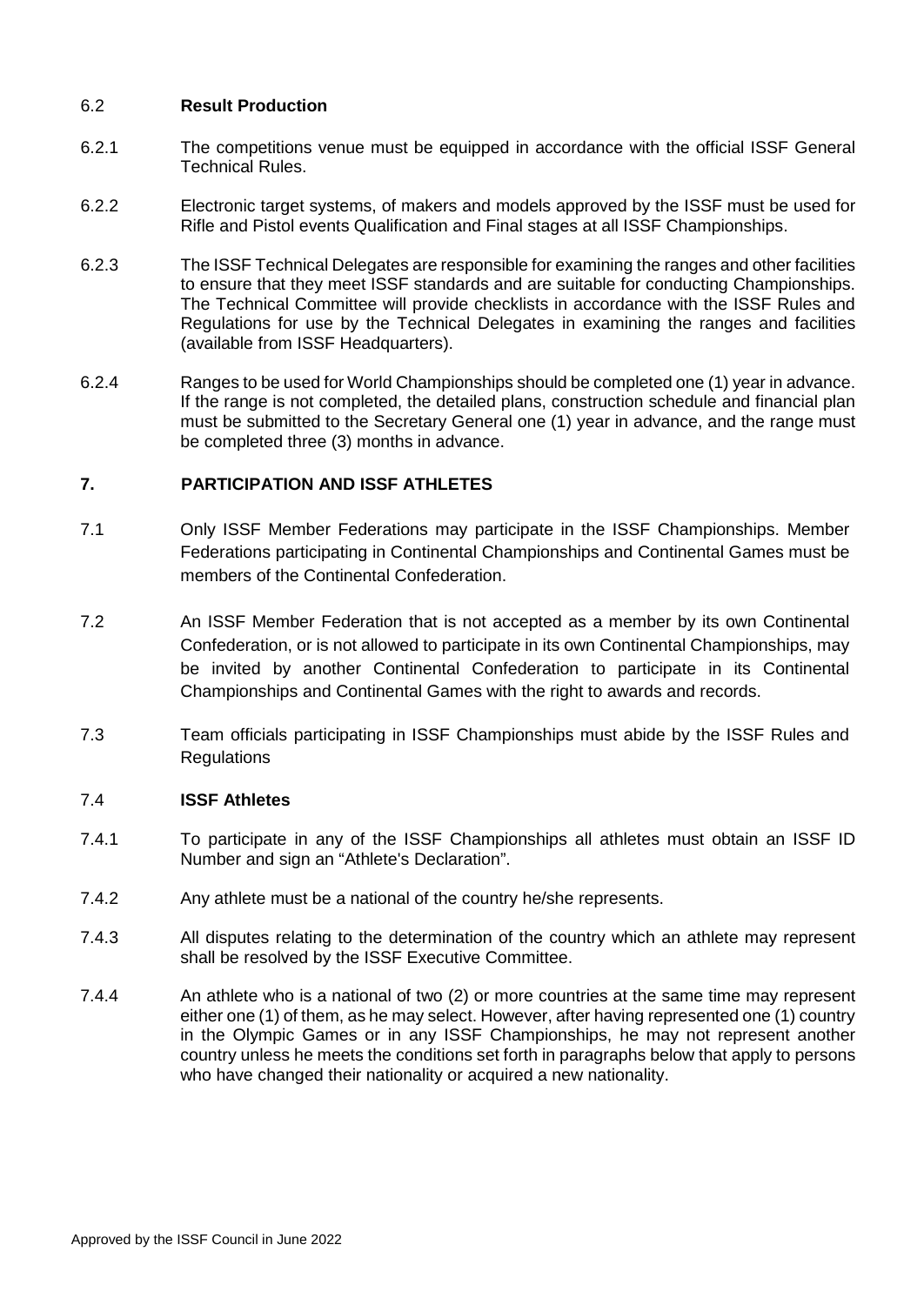- 7.4.5 An athlete who has represented one (1) country in the Olympic Games or in any ISSF Championship, and who has changed his nationality or acquired a new nationality, may participate in ISSF Championships to represent his new country provided that at least three (3) years have passed since the athlete last represented his former country. This period may be reduced or even cancelled, with the agreement of the Federations concerned and the ISSF Executive Committee, which takes into account the circumstances of each case.
- 7.4.6 If an associated State, province or overseas department, a country or colony acquires independence, if a country becomes incorporated within another country by reason of a change of border, if a country merges with another country, or if a new NOC is recognized by the IOC, an athlete may continue to represent the country to which he belongs or belonged. However, he may, if he prefers, elect to represent his country or be entered in ISSF Championships by his new Federation when recognized by the ISSF. This particular choice may be made only once.
- 7.4.7 Furthermore, in all cases in which an athlete would be eligible to participate in ISSF Championships, either by representing another country than his or by having the choice as to the country which such athlete intends to represent, the ISSF Executive Committee may take all decisions of a general or individual nature with regard to issues resulting from nationality, citizenship, domicile or residence of any athlete, including the duration of any waiting period.
- 7.4.8 The period following naturalization may be reduced or even cancelled with the agreement of the two (2) National Federations concerned and the final approval of the ISSF Executive Committee.
- 7.4.9 After naturalization and change of nationality an athlete must obtain a new ID number reflecting the new nationality.
- 7.4.10 An official declaration of eligibility for each athlete will be required from the Member Federation.
- 7.4.11 Age of ISSF Athletes

There is no age limit for participation in ISSF Championships.

7.4.12 Juniors

Juniors are athletes who will be under the age of 21 on the day of the opening of the Championship concerned. Juniors may participate in all ISSF Championships and the Olympic Games as members of their national team.

- 7.4.13 The final ranking at the ISSF Championships can be established in two categories: under 18 years and under 21 years on the day of the opening of the Championship concerned. Any athlete can be part of the final ranking in one category only.
- 7.4.14 Events for Juniors should be chosen from the recognized ISSF events, or be events designed to support the development of junior athletes.
- 7.4.15 Events for Juniors should be included in Continental Championships by decision of the Continental Confederation.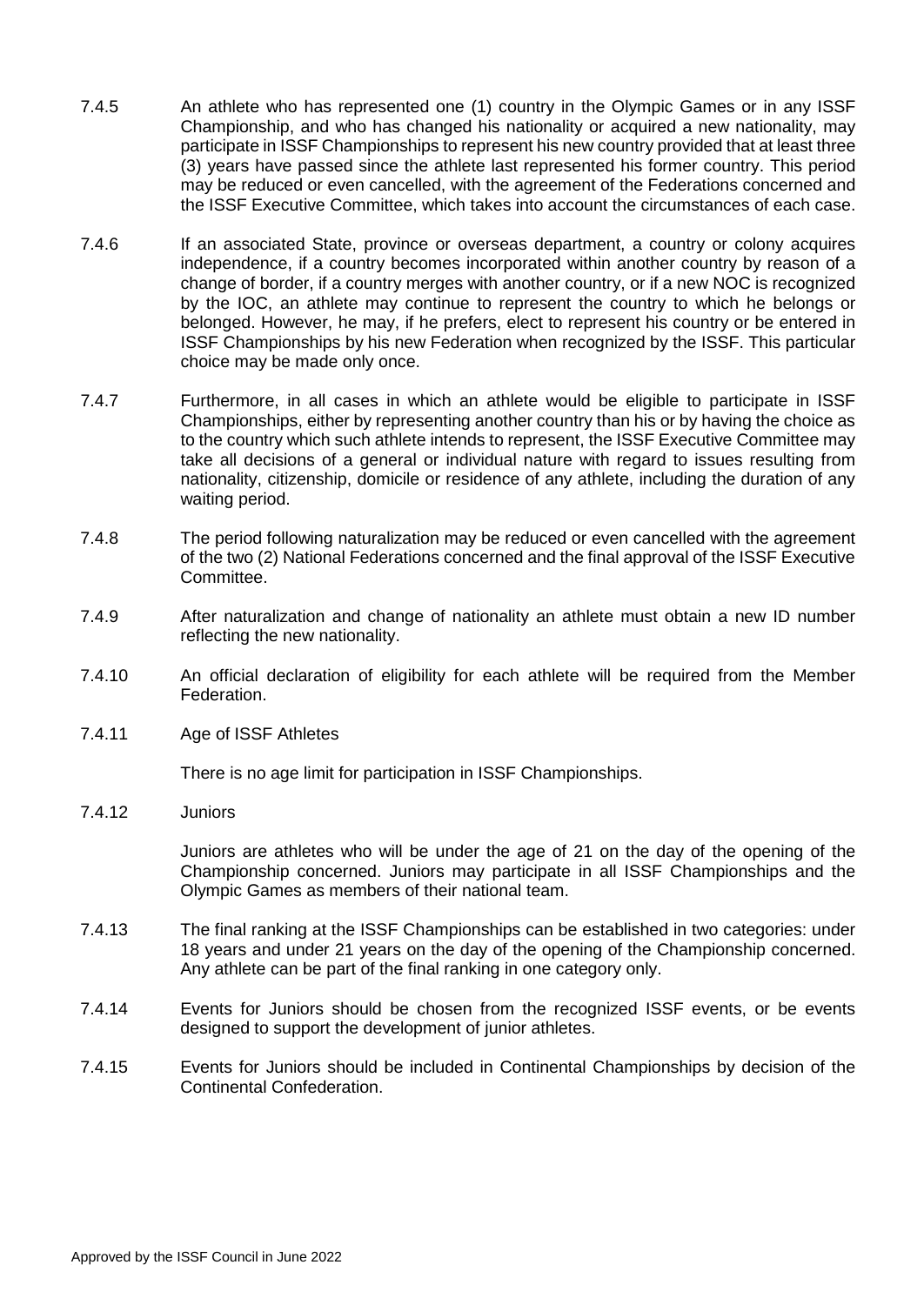## 7.5 **The number of participants in the ISSF Championships**

- 7.5.1 The number of participants from each nation is determined by the ISSF Executive Committee.
- 7.5.2 In the World Championships each nation can enter a maximum of three (3) athletes in Individual events, two (2) Mixed Teams in respective Mixed Team events and one (1) Team in the respective Team events.
- 7.5.3 In the World Championships Juniors each nation can enter a maximum of six (6) athletes in Individual events. Two (2) of those athletes must be under the age of eighteen (18) years on the day of the opening of the Championship concerned. A maximum of three (3) athletes of one nation (the three top-ranked after Qualification) may proceed to the Final.
- 7.5.4 In the other ISSF Championships each nation can enter a maximum of five (5) athletes in individual events but only three (3) of them can be registered to compete in the Final for the medals. The other two (2) can only compete for the ranking points.
- 7.5.5 Any of the athletes entered in an ISSF Championship can be registered for the Mixed Team and Team events while respecting the number of Mixed Teams and Teams allowed to be entered by one nation.
- 7.5.6 Replacements of the athletes may be made only in the Team events, but only from those already registered for this Championship.
- 7.5.7 When events for Juniors are scheduled in the World Championships, the number of athletes allowed per event is the same as in the World Championship Juniors.
- 7.5.8 In World Championships, juniors may participate in the men's and the women's competitions, but in one (1) category only at the same Championships (place and dates).
- 7.5.9 If there is no particular junior event in a Championship, juniors may participate in this event as a member of the national team, even if they participate in another junior event in the same Championship.
- 7.5.10 The participating federation is responsible for the travel and living expenses of team members. The Organizing Committee must provide transportation from the local airport or railway station to the official hotels and from the official hotels to the range. The cost for transfer from the airport(s) to the official hotels and back may be charged when approved by the Executive Committee of the ISSF.

### **8. COMPETITION PROCEDURES**

8.1 The ISSF General Regulations and the applicable current ISSF General Technical Rules and respective rules for the disciplines will govern the conduct of events in all ISSF Championships.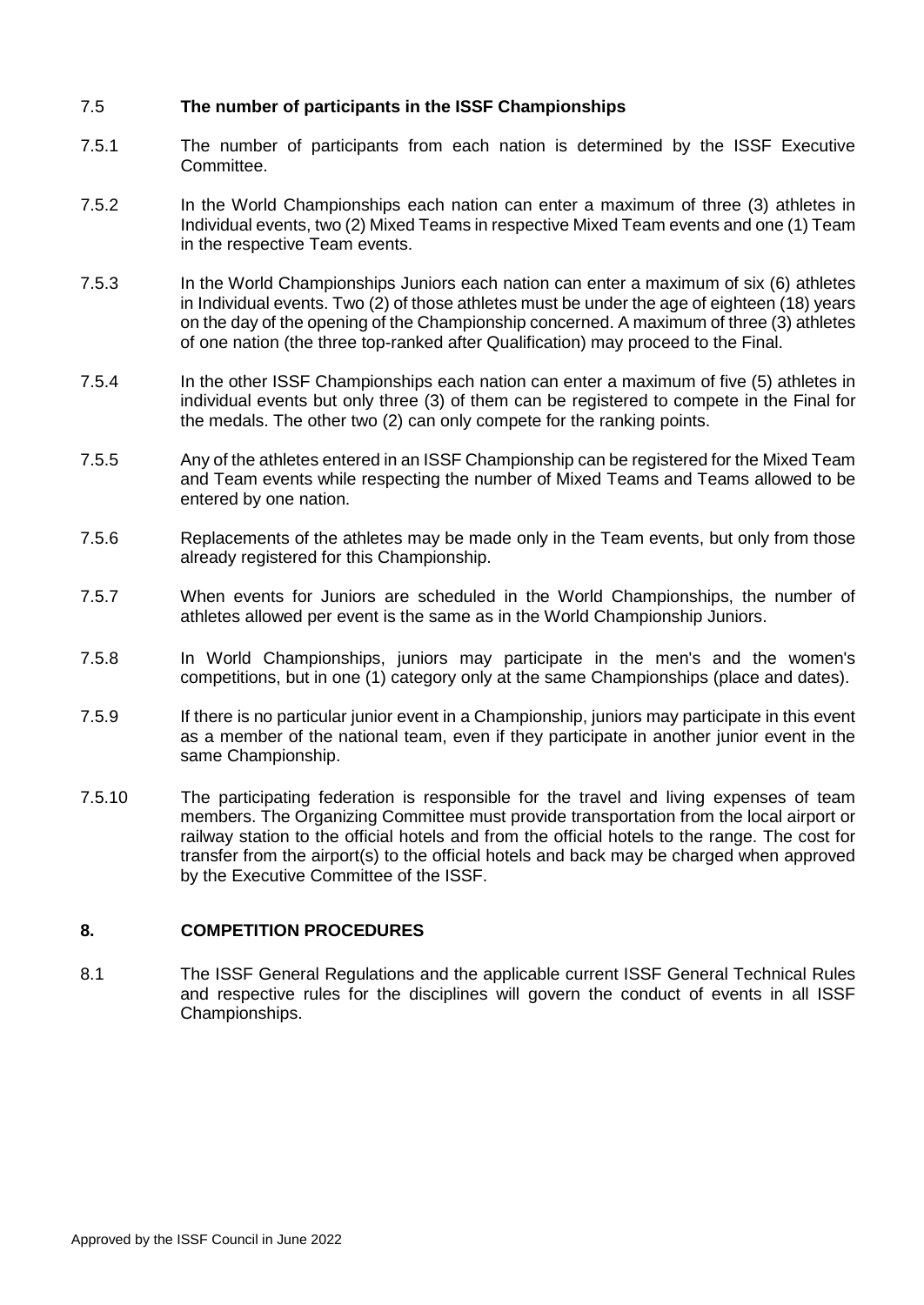#### 8.2 **Programs**

- 8.2.1 The Preliminary Program prepared by the Organizing Committee must be submitted by the Technical Delegate to the ISSF Secretary General for examination at least 8 months prior to the Championship.
- 8.2.2 The schedule for the mandatory events of the World Championships should not exceed sixteen (16) days. At the option of the Organizing Committee, the ranges may be opened for additional training days before official training begins.
- 8.2.3 The Final Program prepared by the Organizing Committee must be submitted by the Technical Delegate for approval by the ISSF Secretary General at least 6 months prior to the Championship.
- 8.2.4 The General Information letter prepared by the Organizing Committee must be distributed among the Member Federations upon approval by the Technical Delegate at least 5 months prior to the Championship.

#### 8.3 **Entries**

#### 8.3.1 Preliminary Entries

Each national federation entering the Championship must submit a preliminary entry to the Organizing Committee. The preliminary entry must list all individual, Mixed Team and Team events in which the national federation will participate. Preliminary entries must be received by the Organizing Committee at least thirty (30) days before the official arrival day. Any Preliminary entry sent after this date will be entered on a waiting list according to the date of the receipt of the entry and it may be that the participation is only possible if targets/places are available. The Organizing Committee must inform the Nations in question of any such change immediately after these entries are received.

#### 8.3.2 Final Entries

Final Entries must be entered in the ISSF on-line registration system forwarded directly to the ISSF by fax or e-mail before midnight (Munich time) of the 30th day before the official arrival day. The final entries to the ISSF may be made via the ISSF online registration. The final entry must list the names and ID Numbers of all athletes. The final entry must list the names and dates of birth of all officials with their function. All Final entries must be completed at least three (3) days before the official arrival day.

- 8.3.3 Any additional entries received after the deadline of three (3) days before the official arrival day may be rejected by the Organizing Committee.
- 8.3.4 Replacement of a registered athlete by another already registered athlete for that Championship is permitted. This change can only be made before12:00 pm (noon) on the day before the Pre-Event Training for that event.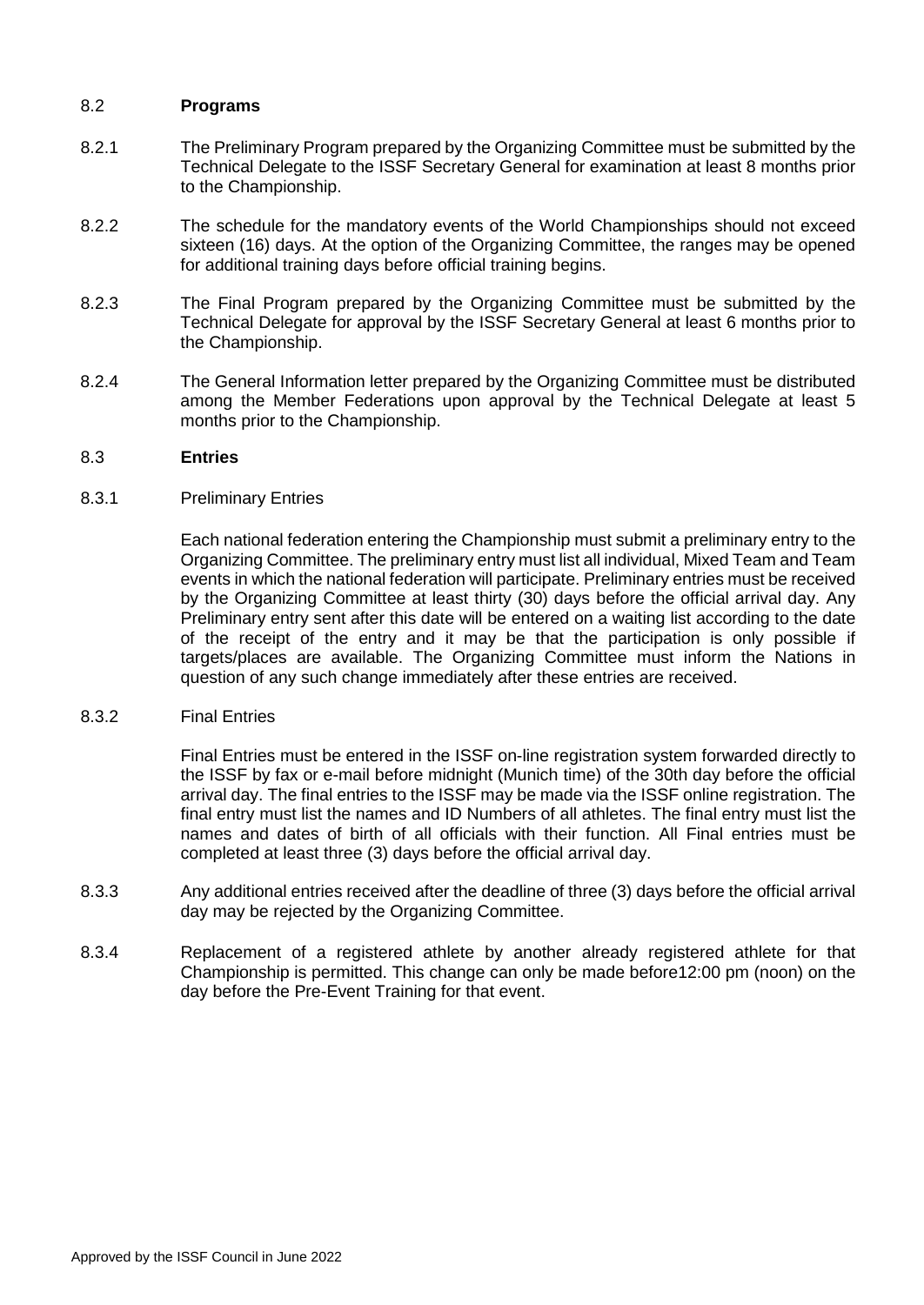### 8.4 **Fees**

- 8.4.1 Entry fees must be paid to the Organizing Committee upon request.
- 8.4.2 The following Entry fees are applicable (amounts in Euro):
	- a) World Championships and World Cups:
		- Individual entry 170;
		- Mixed Team  $-$  170;
		- Team  $-$  170;
		- Official  $50$ .
	- b) World Championships Juniors:
		- Individual entry 170;
		- Mixed Team  $-$  100;
		- Team  $-$  150:
		- $Official 50.$
	- c) Grand Prix tournaments:
		- Individual entry 120;
		- Mixed Team  $-$  120:
		- Team  $-$  120:
		- $Official 50.$
- 8.4.3 A reasonable fee for training that is not part of the Championship's schedule may be charged when approved by the Executive Committee.
- 8.4.4 Any federation reducing the number of athletes and / or officials after the Final Entry Deadline is obligated to pay all applicable fees and costs including entry fees according to the number of athletes and entries on the Final Entry Forms originally received. If the applicable fees and costs are not paid no member of that federation may participate.
- 8.4.5 Any entry requested and accepted after the final entry deadline will incur a late entry fee of 50 Euro for each athlete entered in each event.
- 8.4.6 The Entry fees for the Continental Championships are established by the Continental Confederations.

#### 8.5 **Information to be sent to ISSF Headquarters by the Organizer/the Organizing Committee**

- 8.5.1 Copies of all invitations, programs and entry forms for all ISSF Championships must be sent to the Secretary General.
- 8.5.2 One (1) copy of the official result lists of each event must be sent to the ISSF Headquarters via Fax and/or e-mail immediately after it has been verified, but not later than the end of the competition day.
- 8.5.3 Three (3) copies of the official result lists must be sent to the ISSF Secretariat no later than three (3) days after the completion of the events. A list showing the number of countries and the number of athletes participating in each discipline, by events, must be included with the results lists.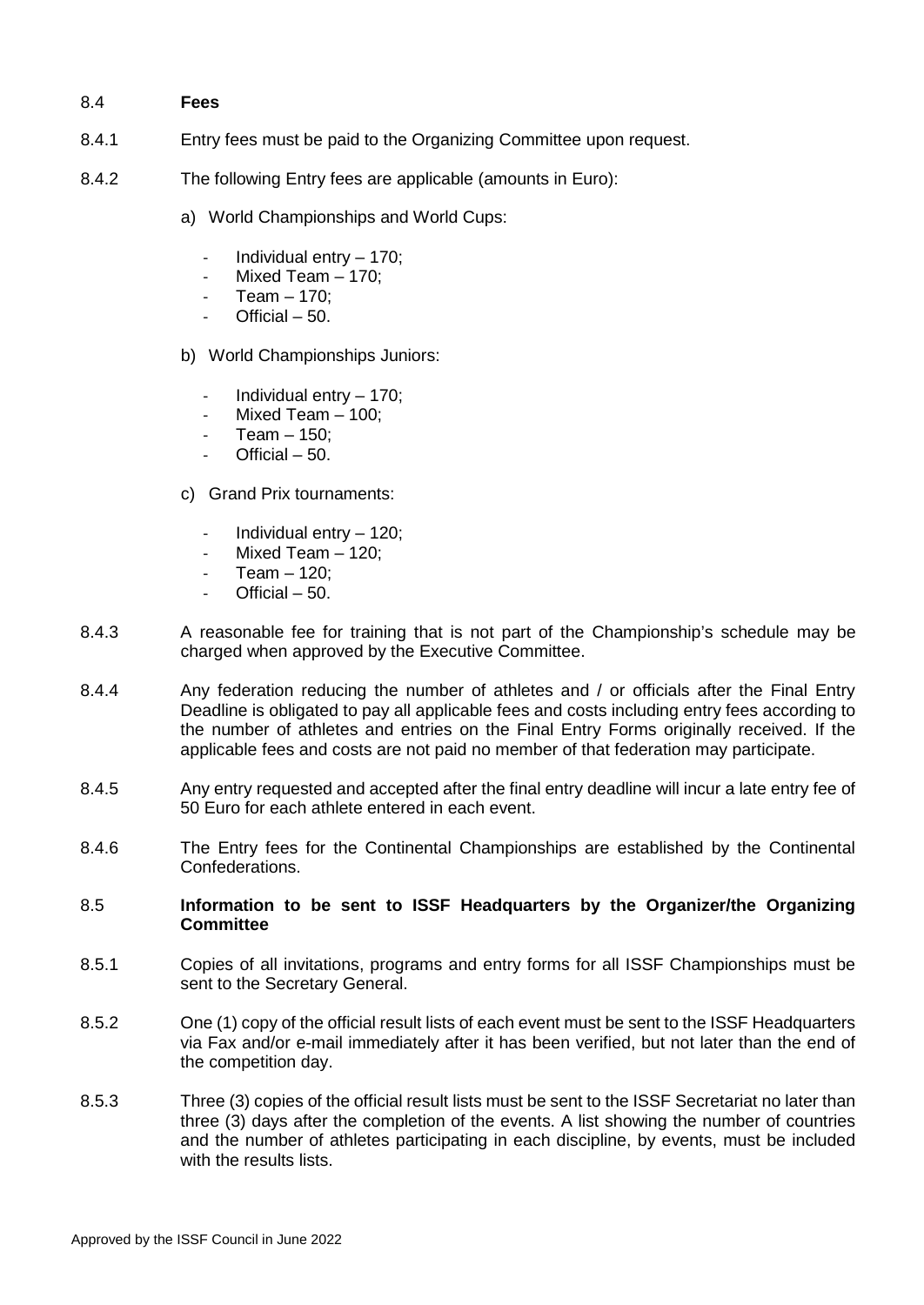## 8.6 **Doping Control**

Doping control at all ISSF Championships must be done in all events and categories as specified in the ISSF Anti-Doping Rules.

#### 8.7 **Olympic Games**

- 8.7.1 The athletes' participation quota at the Olympic Games in established by the IOC.
- 8.7.2 The Qualification system is established by the ISSF Executive Committee and approved by the IOC.
- 8.7.3 The ISSF supervises the Olympic Games through one (1) or two (2) Technical Delegates approved by the ISSF Executive Committee.
- 8.7.4 In order that the Technical Delegates can carry out their responsibilities they must be invited at the expense of the Organizing Committee to the site of the Olympic Games at least two times in the years leading up to the Games, one of which must be 10 to 12 months before the Games. This is in addition to any Test Event and the Games themselves where the TDs are to arrive not less than five (5) days before the Opening Ceremony.
- 8.7.5 Programs, schedules, forms and other details must be received by the ISSF, checked and agreed with the Organizing Committee.
- 8.7.6 Entries in the Olympic Games must be made using the procedures specified in the ISSF General Regulations except that schedules or special procedures established by the ISSF or IOC will prevail.
- 8.7.7 Anti-Doping Control in the Olympic Games will be conducted according to the procedures established by the IOC. Anti-Doping Control in all ISSF Championships will be conducted in all events and categories according to procedures established by the ISSF Anti-Doping Regulations.

### **9. PROTOCOL**

- 9.1 The holding and the format of an opening and closing ceremonies at ISSF Championships are guided by the applicable ISSF Guidelines for Organizing ISSF Championship.
- 9.2 In the ISSF Championships the Organizing Committee must award:
- 9.2.1 Championship medals in gold, silver and bronze colors to the first three (3) individual event winners. A minimum of 15 athletes in individual events or 10 athletes in junior individual events must participate in order that individual medals shall be awarded.
- 9.2.2 Championship medals in gold, silver and bronze colors to each member of the first three (3) Mixed Team events winners. A minimum of ten (10) Mixed Teams in each of the events must participate in order that Mixed Team medals shall be awarded.
- 9.2.3 Championship medals in gold, silver and bronze colors to each member of the first three (3) Team events winners. A minimum of five (5) Teams in each event must participate in order that Team medals shall be awarded.
- 9.3 If the above-mentioned minimums of participants are not reached, the event will be declared an "International Championship" of the nation which organized the competitions.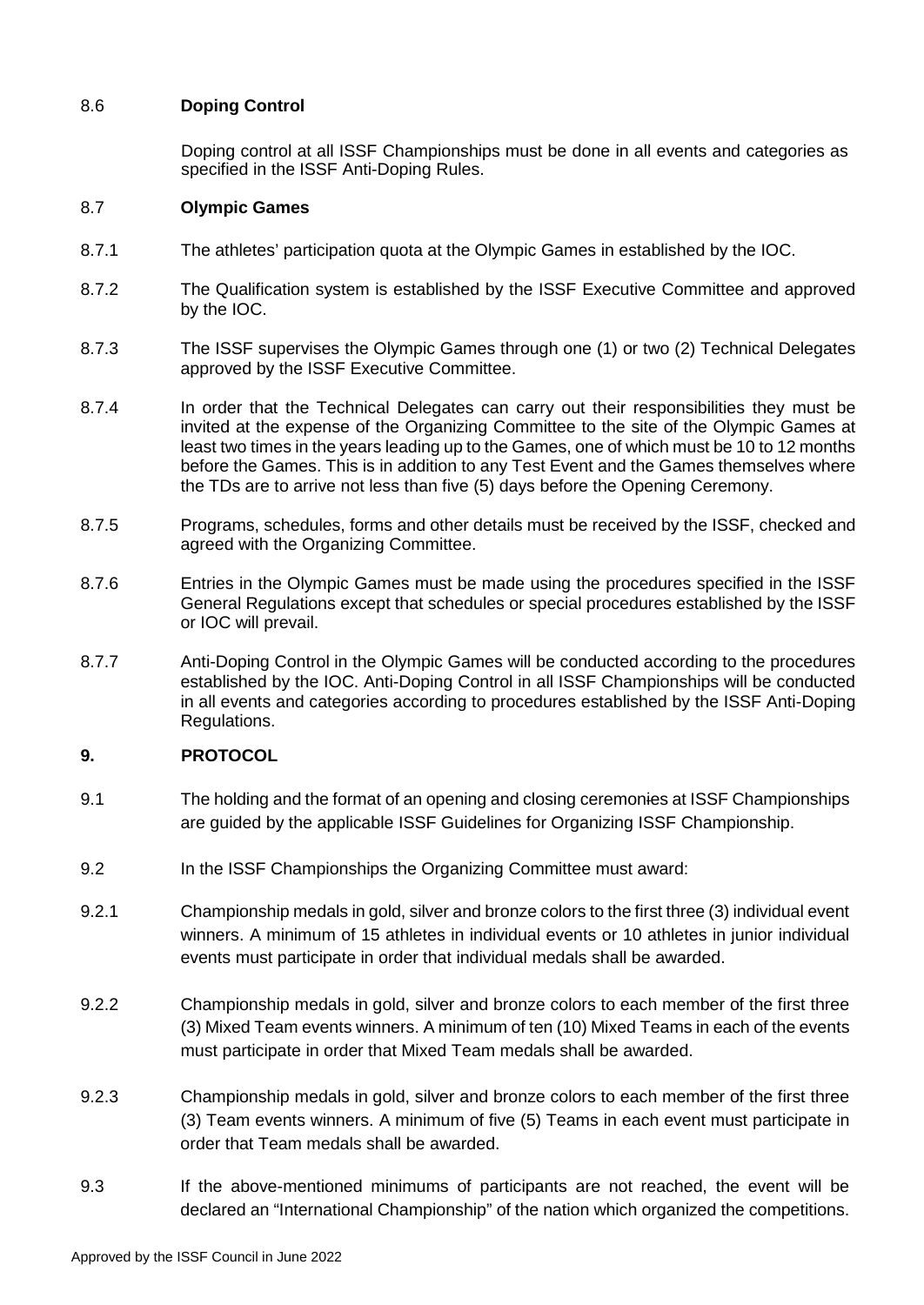- 9.4 A commemorative medal, of a different design from the Championship medals shall be given by the Organizing Committee to each athlete, team official, judge and delegate.
- 9.5 The design of all official awards and the official symbol must be submitted to the Secretary General for approval by the Executive Committee at least two (2) months in advance.
- 9.6 A victory ceremony must be held for each Championship event, at which the flags of the first three (3) winners in Individual, Mixed Team or Team must be raised while the anthem of the winner's nation is played.

### **10. RECORDS**

- 10.1 Records may be established in all recognized ISSF events in the Olympic Games and all ISSF Championships.
- 10.2 ISSF recognizes Historical records, Olympic records, World Championship records and Venue records.
- 10.2.1 Historical records are records established before December 31, 2020 in all recognized ISSF men's, women's, and juniors' events in Olympic Games and World Championships, World Cups, World Cup Finals, Continental Championships and Continental Games conducted according to the ISSF Rules and Regulations.
- 10.2.2 Olympic records are records established at the Olympic Games and Youth Olympic Games.
- 10.2.3 World Championship records are records established at the World Championships and World Championships Juniors.
- 10.2.4 Venue records are records established at a specific venue (shooting range) during any ISSF Championship.
- 10.2.5 Records can be established in Qualification (Qualification part 1, if there is more than one part in Qualification) only.
- 10.3 The ISSF will issue a Record diploma to individual athletes, Mixed Team or Team members who establish a Records.
- 10.4 The Technical Delegate(s) must submit reports for recognition of the Records.